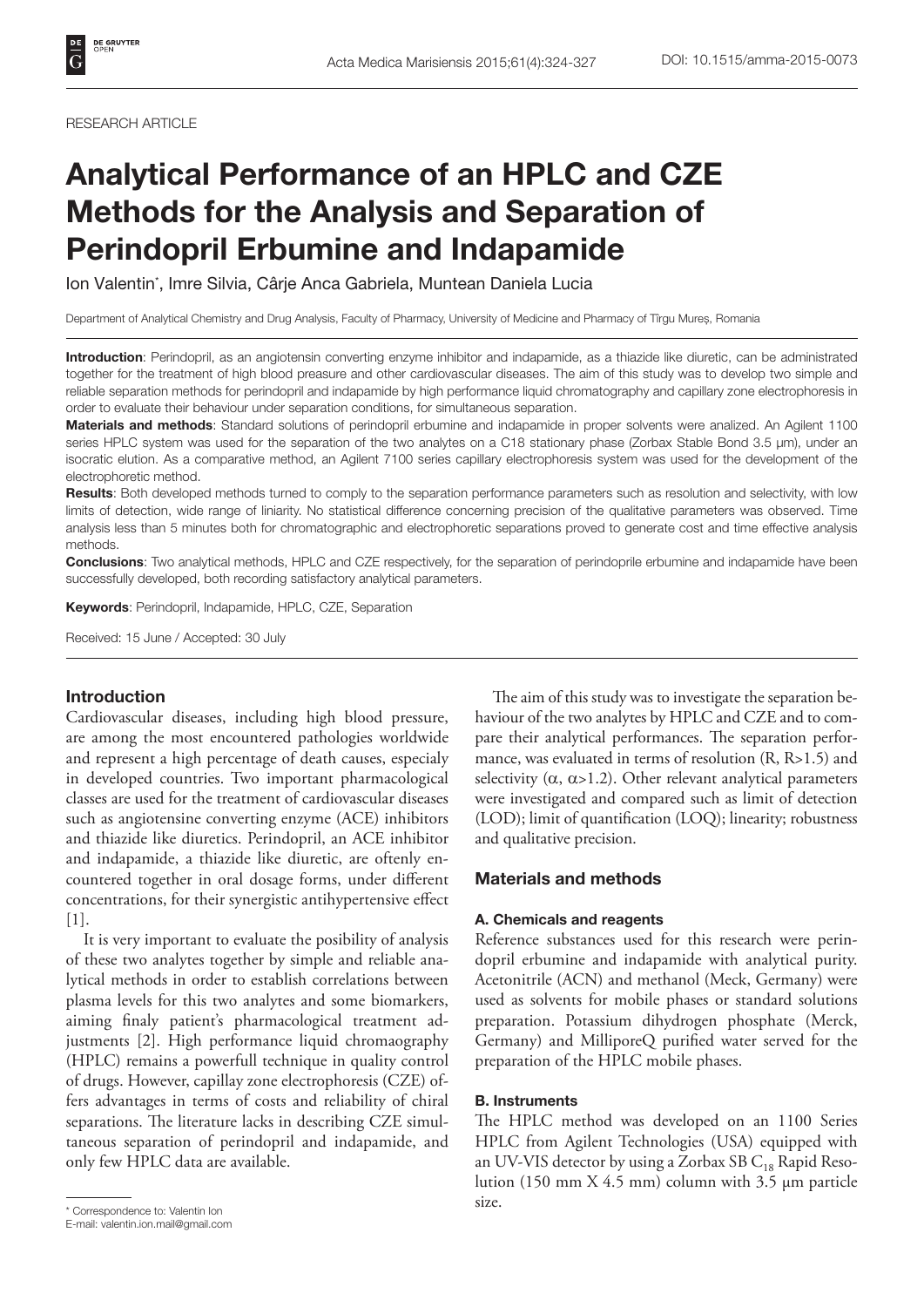The CZE method was developed on an Agilent 7100 (USA) series platform coupled with a diode array detector. The separation of the two analytes was done inside a 50 cm silica capillary. Other instruments used for sample preparation consisted in analytical balances (Mettler-Toledo), pH-meter (Mettler-Toledo), shaker, ultrasonic bath (Elma Transsonic).

### C. Chromatographic method development

An ideal solvent for the preparation of standard stock solutions or other aliquots was chosen to be a mixture of purified MilliporeQ Water and Acetonitrile in a 50:50 ratio, the stability properties of the analytes already being studied [3][4]. Standard solutions of perindopril erbumine and indapamide were prepared by weighing the necessary amount of analyte to obtain standard solution concentrations of 1 mg/ml separarately and in mixture also. The chromatographic method was developed using a Zorbax  $C_{18}$  Rapid Resolution chromatographic column. Mobile phase composition, column temperature and detection wavelength were varied with the aim of optimising the separation method. Stock solutions have been injected independently and in mixture.

#### D. Capillary Electrophoresis method development

Stock solutions at a concentration level of 1 mg/ml of perindopril and indapamide were prepared this time in methanol. Migration of the analytes underwent inside a 50 cm sillica capillary, containing a borate buffer (50 mM, pH=9.2). Voltage was set at 25 kV, injection tooked place at 30mbar for 3 seconds, capillary temperature was mantained at 25 degrees celsius. Each injection was preceded by 2 minutes preconditioning step with borate buffer. Detector wavelengths was fixed at four different wavelenghts but the electropherograms were extracted at 210 nm. Stock solutions have been injected independently and in mixture.

## E. Analytical methods performance evaluation

The two methods were evaluated in terms of separation performance (resolution R, selectivity  $\alpha$ , limit of detection (LOD), limit of quantification (LOQ), linearity/regression analysis, ruggedness, statistical comparison between the two methods concerning the reproducibility of qualitative parameters. The limit of detection was established as beeing the signal in terms of peak height, not less than 3 times noise signal intensity. The limit of quantification was chosen as beeing the lowest concentration where the peak's height is 10 times more intense than the noise signal intensity.

### Results and Discussions

HPLC method optimisation started with the injection of 5 µl stock solution of perindopril erbumine 1 mg/ml under an isocratic elution (flow=1 ml/min), with a mobile phase consisted in a mixture of potassiun dyhydrogen phosphate buffer (5 mM, pH=2.8), acetonitrile and methanol. Detection was set at 215 nm as a nonspecific wavelength.

Column temperature was set at 25 degrees celsius. Due to the high elution power, methanol was given aside. Further optimisation proceeded with a mixture of potassium dihydrogen phosphate buffer and acetonitrile. Also column temperature was modified upwards with an increment of 2.5 degrees celsius. Finally, satisfactory conditions concerning the shape and time retention of perindopril peak were established at a column temperature of 40 degrees celsius, mobile phase flow 1 ml/min with a composition of phosphate buffer:ACN=52:48, detection beeing established at 210 nm. In the same conditions a stock solution of indapamide was injected. indapamide showing a different retention time compared to perindopril and also a proper shape of the chromatographic peak. Both analytes were injected together, in mixture, at the same level of concentration (1 mg/ml).

Optimum chromatographic conditions consisted in an isocratic elution with a mobile phase composed of potassium dihydrogen phosphate buffer (5mM, pH=2.8) and ACN under a ratio of 52:48. Flow was set at 1 ml/min, column temperature mentained at 40 degrees celsius, detection being set at 210 nm. Optimum electrophoretic parameters were chosen as follows: migration in borate (50 mM, pH=9.2) buffer, voltage 25kV, capillary temperature-25 degrees celsius, injection at 30 mbar - 3 seconds, DAD detection set at 210 nm.

## A. Separation Performance

Both HPLC and CZE methods proved to be capable to identify and separate perindopril erbumine and indapamide in less than 5 minutes analysis time (as shown in Figure. 1 and Figure. 2). Separation performance was evaluated in terms of selectivity  $\alpha$  and resolution R (Table I) from 6 replicates.

## B. Limit of detection and limit of quantification

The limit of detection and limit of quantification for the two analytes are substantially different both for HPLC and CZE proposed methods. This is due to the low UV absorbtivity of perindoprile because of the relative lack of chromophores in the molecule. Limit of detection and limit of quantification for both methods can be observed in Table II.

As can be seen, LOD for the HPLC method concerning perindopril is one of the lowest concentration level from the present literature [5]. The difference between perindopril LOD and indapamide LOD is due to the low UV absorbtivity of perindopril. This difference can be visible for de CZE method also. Another important difference can be observed concerning the LODs for the two analytes in the two methods, that beeing the fact that the limit of detection for indapamide and perindoprile revealed to be much higher compared to the LODs found for the HPLC method. This experiment confirms once again the disadvantage of the capillary zone electrophorisis with respect to the limit of detection.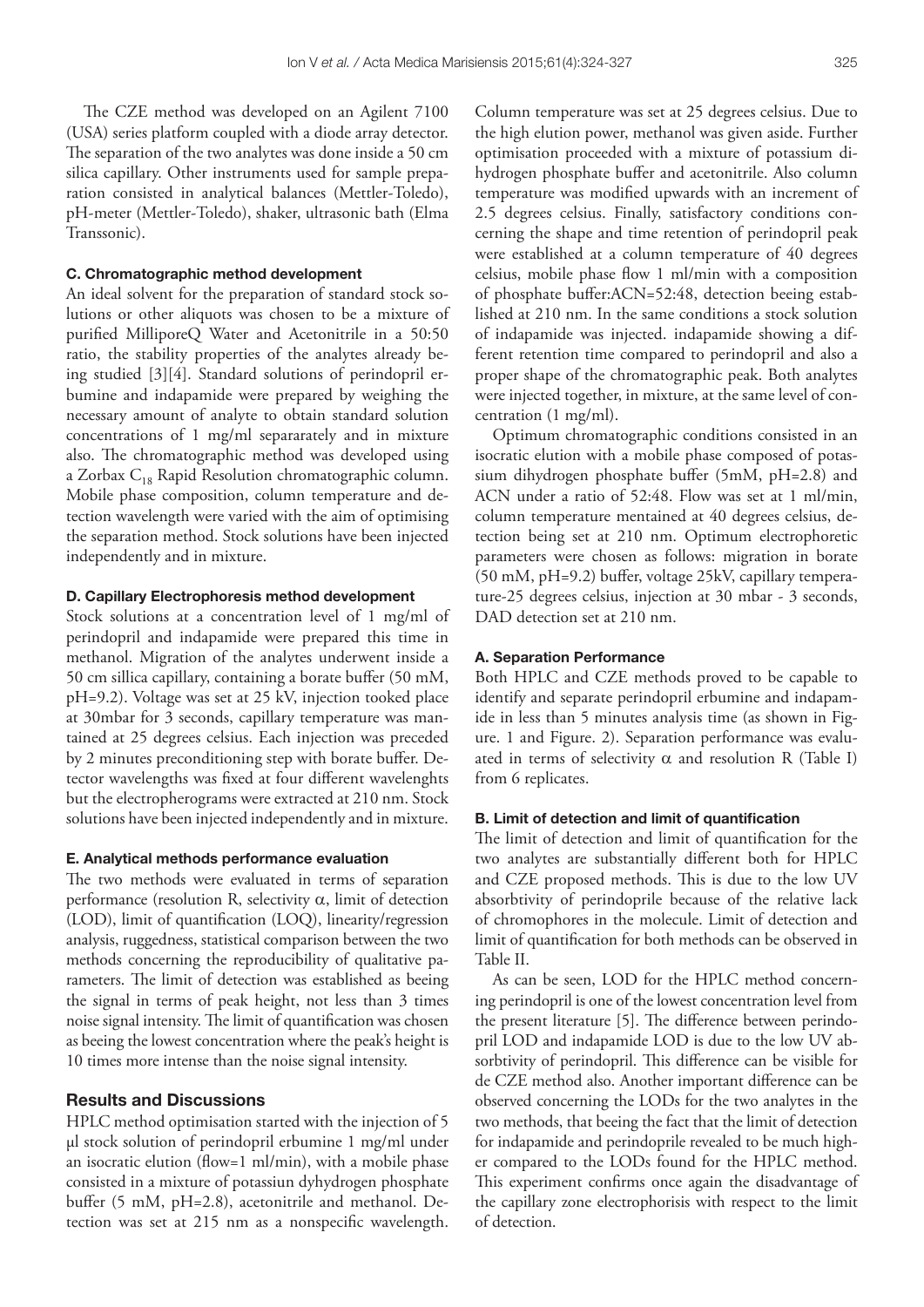

 $tr = 1.940$  min for Perindopril and  $tr = 3.178$  min for Indapamide

Fig. 1. Typical chromatogram for the separation of perindopril erbumine and indapamide.



tm = 3.440 min for Indapamide and tm=3.734 min for Perindopril

Fig. 2. Typical electropherogram for the separation of perindopril erbumine and indapamide.



| Analyte     |             | Retention time<br><b>HPLC Method</b> | <b>Migration Time</b><br>CZE Method (min) | R           |            | $\alpha$    |        |
|-------------|-------------|--------------------------------------|-------------------------------------------|-------------|------------|-------------|--------|
|             |             | (min)                                |                                           | <b>HPLC</b> | <b>CZE</b> | <b>HPLC</b> | CZE    |
| Perindopril |             | .93                                  | 3,59                                      | 7,78        | 5,5        | 6,14        | 1,10   |
|             | Indapamide  |                                      | 3,24                                      |             |            |             |        |
| <b>STDV</b> | Perindopril | 0,0098                               | 0,005                                     | 0.058       | 0,099      | 0,10        | 0,0214 |
|             | Indapamide  | 0,0016                               | 0.019                                     |             |            |             |        |
| CV (%)      | Perindopril | 0,51                                 | 0,14                                      | 0,75        | 1,8        | 1,74        | 1,95   |
|             | Indapamide  | 0,05                                 | 0,60                                      |             |            |             |        |

Table II. LOD and LOQ for the proposed HPLC and CZE methods

|             |                       | $LOD$ ( $\mu$ g/ml)                    | $LOQ$ ( $\mu$ g/ml) |               |  |
|-------------|-----------------------|----------------------------------------|---------------------|---------------|--|
| Analyte     | <b>HPLC</b><br>method | CZE<br><b>HPLC</b><br>method<br>method |                     | CZE<br>method |  |
| Perindopril |                       | 200                                    |                     | 250           |  |
| Indapamide  | 0.4                   | 25                                     |                     | 50            |  |

#### C. Linearity and regression analysis

For the HPLC method, linearity domain was established between 4 and 500 µg/ml both for perindopril and indapamide, respectively, with a total of seven calibration points. Due to much higher LOD and LOQ for the CZE method, linearity domain for indapamide was established between 50 and 400 µg/ml for indapamide and a domain between 250 and 1750 µg/ml for perindopril. Linearity for the CZE method was computed on five calibration points. Regresion analysis for both methods are summarised in the tables III and IV.

HPLC method showed a good correlation between the experimental points and the trendline on a broad liniarity interval 4-500 µg/ml, both for perindopril and indapamide. Good results in terms of liniarity were encountered for the CZE method also but on a higher interval of concentrations beacause of the LOQs diferences between the two methods.

# D. Ruggedness

Robustness was estimated tacking into consideration the temperature variations of the chromatographic column or

Table III. Regression analysis for perindopril and indapamide - HPLC method (N=7)

| <b>HPLC</b> Perindoprile     | Coefficients | HPLC Indapamide              | Coefficients |  |
|------------------------------|--------------|------------------------------|--------------|--|
| Intercept                    | $-0.7006$    | Intercept                    | 423.6073     |  |
| X Variable 1                 | 4.8208       | X Variable 1                 | 29.4953      |  |
| <b>Regression Statistics</b> |              | <b>Regression Statistics</b> |              |  |
| Multiple R                   | 0.9999       | Multiple R                   | 0.9952       |  |
| R Square                     | 0.9998       | R Square                     | 0.9904       |  |
| <b>Adjusted R Square</b>     | 0.9997       | <b>Adjusted R Square</b>     | 0.9885       |  |

Table IV. Regression analysis for perindopril and indapamide - CZE method (N=5)

| <b>CZE</b> Perindopril       | Co-<br>efficients       | CZE Indapamide               | Coef-<br>ficients |  |
|------------------------------|-------------------------|------------------------------|-------------------|--|
| Intercept                    | 2.3508                  | 3.5092<br>Intercept          |                   |  |
| X Variable 1                 | 32.7692<br>X Variable 1 |                              | 142.1538          |  |
| <b>Regression Statistics</b> |                         | <b>Regression Statistics</b> |                   |  |
| Multiple R                   | 0.9967                  | <b>Multiple R</b>            | 0.9953            |  |
| R Square                     | 0.9935                  | R Square                     | 0.9906            |  |
| <b>Adjusted R Square</b>     | 0.9913                  | <b>Adiusted R Square</b>     | 0.9874            |  |
|                              |                         |                              |                   |  |

silica capillary. Chromatographic parameters met no alteration for a temperature variation of +/- 2 degrees celsius around 40 degrees celsius. The electrophoretic parameters proved to be constant between 20 up to 26 degrees Celsius.